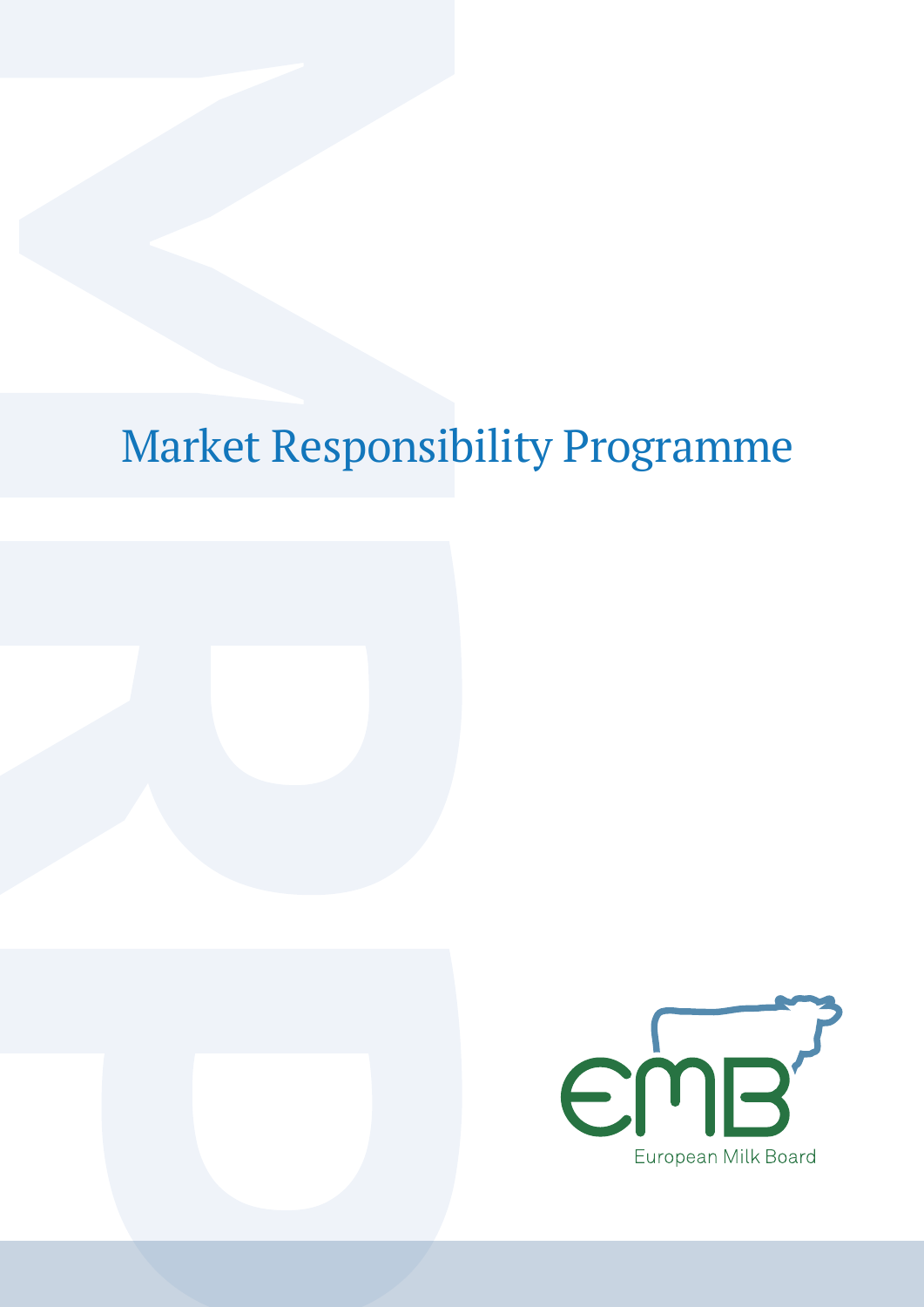## **Market Responsibility Programme – MRP**

Brief description

*To be able to counteract looming market crises in the milk sector early and properly in future, additional regulations applicable throughout the EU are required. The EMB/BDM have developed a Market Responsibility Programme (MRP) for this purpose.*

# **A. Application of the MRP**

The MRP is a programme for the EU milk sector that is used when there is a risk of a milk market imbalance. A combination of monitoring and response to the market enables impending crises to be recognised and reacted to in a three-phase programme.

#### **Recognising crises – Market Index**

- **•** A Market Index comprising the trend in product quotations, milk prices and production costs (margin) enables crises to be anticipated.
- If the index is over 100, the prices are covering the production costs the market is stable, no action needs to be taken. If the index falls below the 100 threshold, costs are not being covered. If the shortfall is too big, the Market Responsibility Programme is started.

#### **Reacting to crises – applying the MRP**

The plan is to apply the MRP in three phases.

- **1. Early warning (Market Index falls by 7.5%)**
	- **•** Monitoring agency announces early warning
	- **•** Private storage is opened
	- **•** Incentive programmes for extra consumption such as sucking-calf production, milk fattening of heifers etc.
	- **•** Phase is maintained until the index returns to 100
- **2. Crisis (Market Index falls by 15%)**
	- **•** The crisis is officially established and announced by the Monitoring Agency
	- **•** Core elements of the Market Responsibility Programme are started
	- **•** A reference period is defined
	- **•** Call for tenders regarding production cuts (at least 5 %), bonus for reducing production
	- **•** Market responsibility levy from the first kilo for farms increasing production
- **3. Obligatory cutback phase (Market Index falls by 25%)**
	- Universally applicable reduction in the supply of milk by 2-3% for a defined period, e.g. 6 months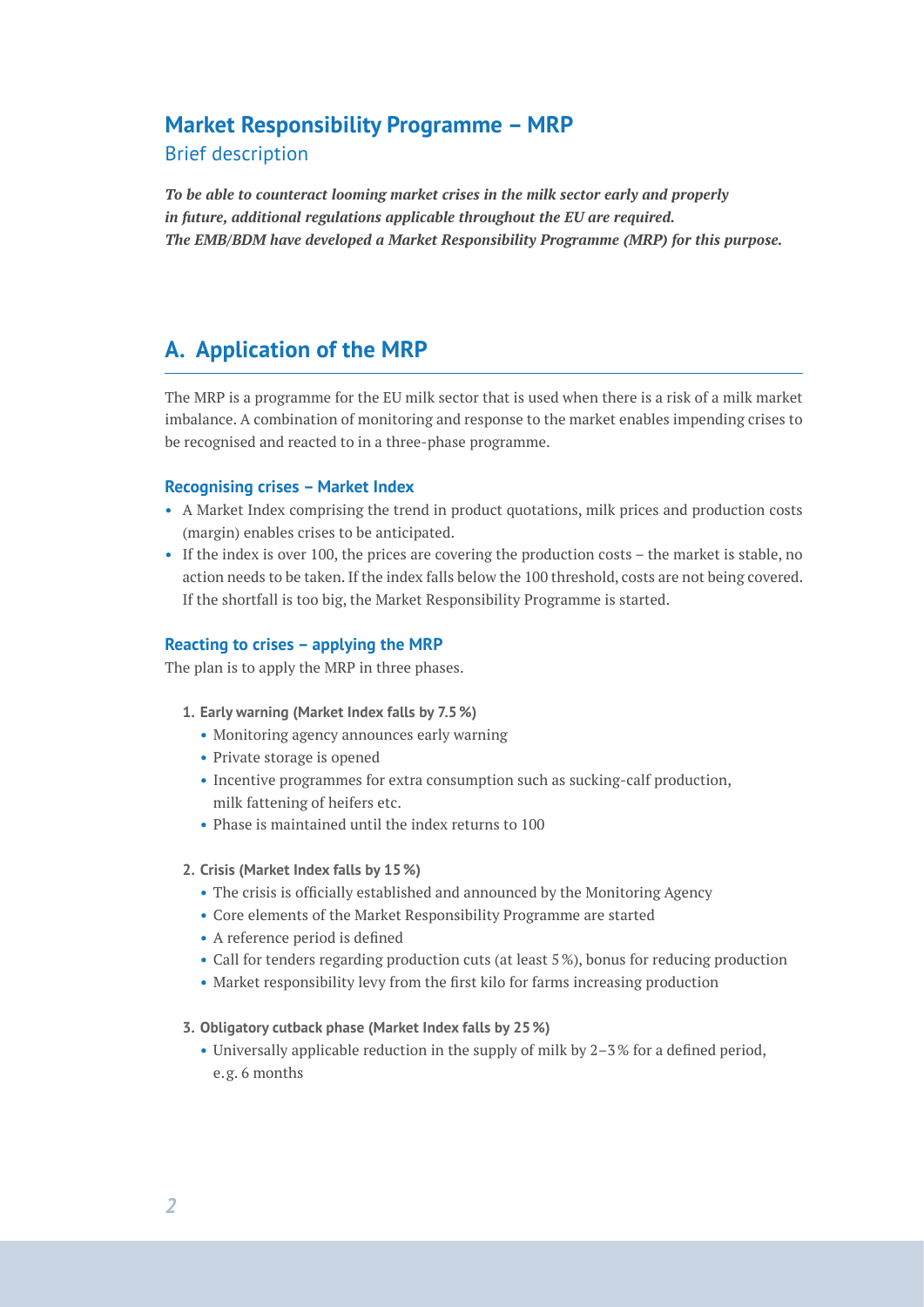#### **End of the crisis – crisis measures lifted**

If the index trend continues towards 100 points and the Monitoring Agency's forecasts for the further market development are positive, the crisis can be declared over. On this date all measures restricting production end. Commitments entered into on a voluntary, contractual basis end as agreed.



**Figure: Option for producers in the event of a crisis**

*When the Market Index falls to a critical level, first an early warning is given. The following options are possible for a dairy farm: production is increased despite the crisis, putting further pressure on the market. Or the farm keeps production constant, up until option 3, when supply is reduced – initially on the basis of a voluntary restraint on supply. If this is not enough, a binding cut in production volume of, say, 2–3% per farm is imposed under the MRP. Because of the reduction the Market Index rises to a stable level. The crisis is then lifted.*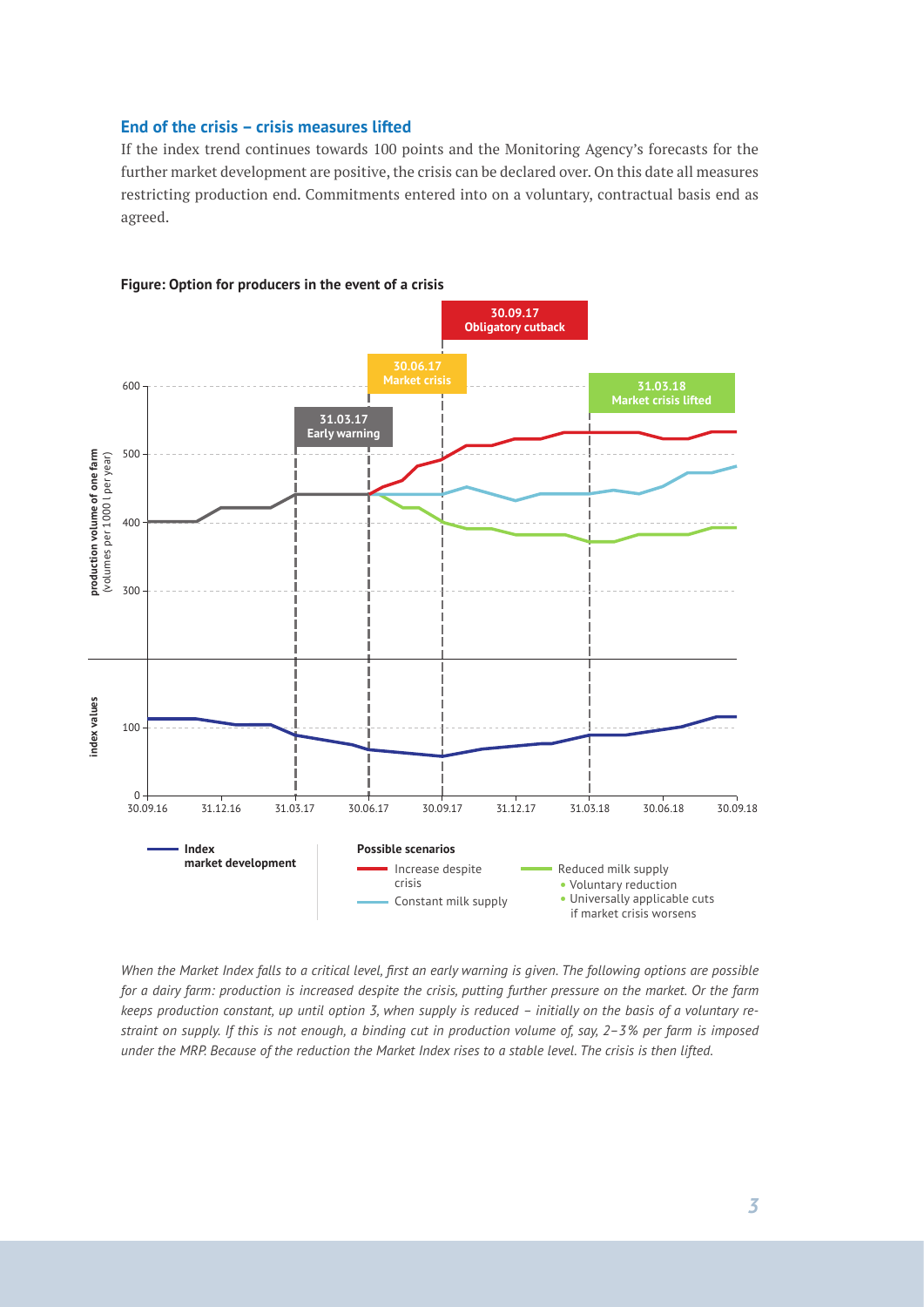### **B. What is required for the MRP to function**

Some basic conditions have to be met for the MRP to be able to function smoothly. To co-ordinate the MRP promptly, it is advisable to develop the Observatory already set up on the EU level into an effective **central Monitoring Agency.** The functioning of the Monitoring Agency is regulated by **predetermined, binding criteria; decisions** are taken in a transparent and verifiable way **using the index.** This forms the **basis for decisions.**

What is also required is a **legal basis applicable throughout the EU (universal applicability),** to enable the programme to be applied bindingly throughout the EU. Interventions relating to quantities must already be taken by producers **on an individual farm level according to the 'polluter pays' principle.** Hence in the event of a crisis situation the production of milk can be adjusted to the changing market circumstances. This saves unnecessary processing and storage costs, and so is by far the most efficient solution.



2 e. g. to be gathered from: Eurex, IFCN, ife, FAO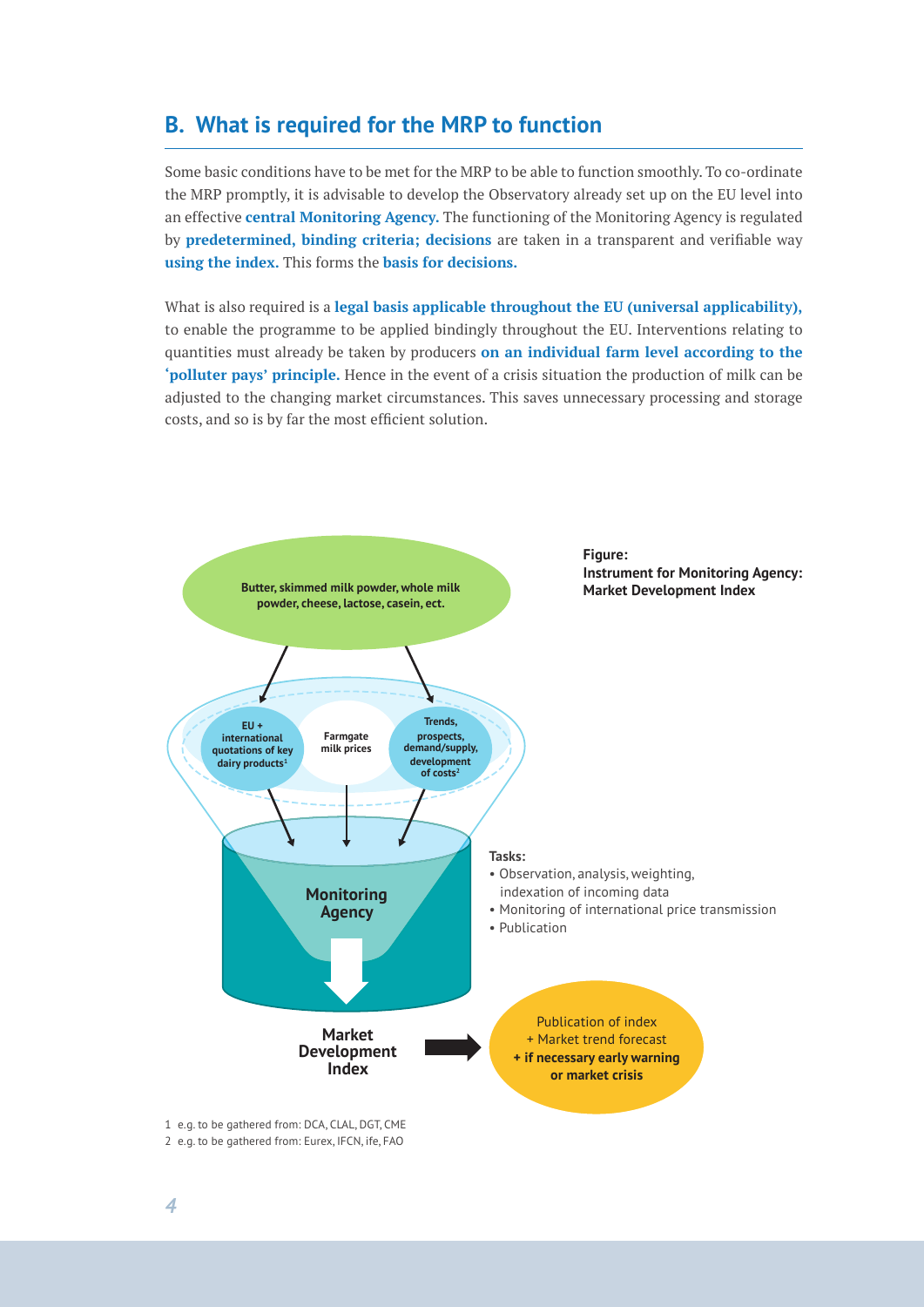## **C. Challenges for the MRP**

A few challenges have to be overcome when putting the MRP into practice. One question for instance has to be clarified: **When is there a crisis /How do you define a crisis situation?** From the producers' viewpoint, the term "crisis" can undoubtedly be used when average production costs are not covered over a longer period. This is manifested when **the index** comprising quotations and producer's margin **significantly falls below the cost-covering 100 mark.**

In a time without individual farm quotas, **defining the reference period** becomes of prime importance, too. There are several possibilities here. In light of practice, however, the following method is the most suitable one: the reference period encompasses **the 12 months before the date the crisis is officially established.** In this way even the individual farm supply curves are taken into consideration. This seems particularly appropriate in view of the very different individual farm strategies, e.g. seasonal calving.<sup>3</sup>

Further questions include **from when are fines necessary for the farms** that carry on increasing production despite the crisis being declared **and how much should the fines be?** To enable market-damaging increases in volumes of milk by individual farms to be effectively curbed in a crisis situation, the levy amounting to 110–120% of the milk price should be imposed by not later than when the crisis is declared. This levy applies from the first kilo of increased production. The supply behaviour of individual farms can be worked out easily after the crisis is over by making a comparison with the reference period. *For example: The crisis lasts from 1 October 2014 to 28 February 2015. In this case the reference period is from 1 October 2013 to 28 February 2014.*

**When is the crisis over?** If the index rises to 95 points and the Monitoring Agency's forecasts for the coming months are positive, the Monitoring Agency declares the crisis over.

**The crisis period blocks farm development!** It should also be noticed that the capping of production in the defined crisis period blocks farm development. This problem can be countered by implementing measures immediately and effectively to restrict volumes. The aim is to overcome the crisis as quickly as possible, making it no longer necessary to cap production.

**The amount of the bonus payment for reducing production in a voluntary restraint on supply – funding?** Another question to be answered is how much the suspension bonus should be and how this measure can be funded. Here, too, the guiding principle is act quickly and clearly. The means of choice here seems to be a tendering procedure. It could begin with a high level of remuneration, which is then reduced over the course of time: for instance, 30 cents / kg for tenders submitted by milk producers in the first week, 20 cents / kg for tenders in the second week and 10 cents/kg in the third week. This ensures a quick take-up from those interested. The level of the reduction per farm should be limited to between 5 and 30%. Below this level, only deadweight loss effects are to be expected. If the reduced volume is too high in proportion to total production, there is a risk of financing termination of farms unnecessarily. The commitment period must be contractually stipulated and should encompass the crisis period plus three months. Once the commitment period is over, stock can likewise be taken on the basis of the reference

<sup>3</sup> Exceptionally daily production can be taken as the reference volume for newcomers to milk production that cannot show a 12-month reference period yet.